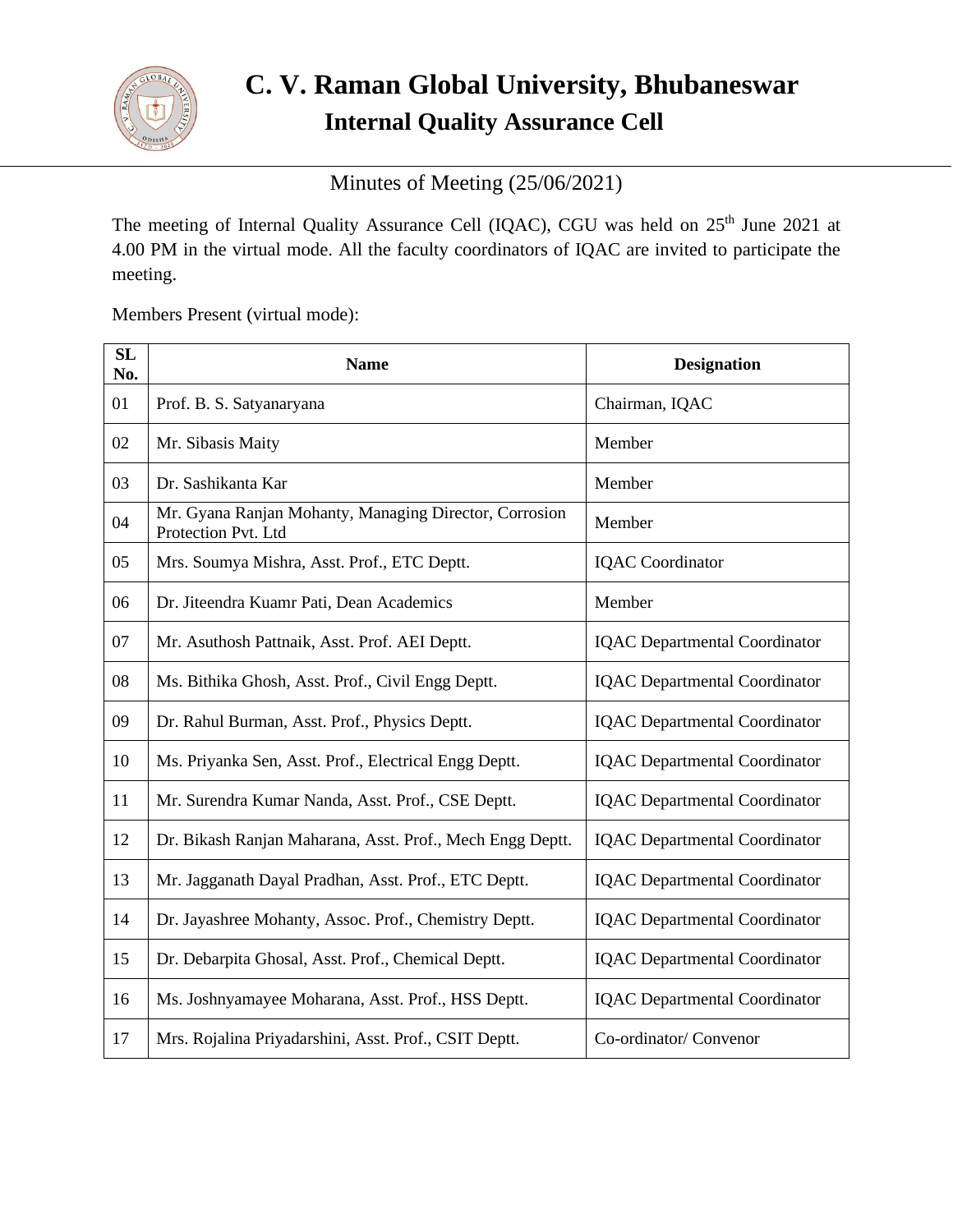With due prior permission of the Chairperson, Ms. Soumya Mishra, Coordinator of the IQAC welcomed all the esteemed members to the  $2<sup>nd</sup>$  quarterly meeting of IQAC for the academic year 2020-21. Further discussion was made among all members has been as per made agenda.

Mr. Amit Mishra, Alumni Representative, and Ms. Yuvnika Sharma, Student Representative could not attend the meeting.

Thereafter, the agenda items were taken up for discussion with the permission of the Chair.

### **Item No. 1: Confirmation of the MoM of last meeting of IQAC.**

Ms. Soumya Mishra presented the minutes of meeting of last IQAC meeting held on 12/02/2021 and MoM was circulated to all members and there was no further suggestion, MoM was accepted without any modification.

### **Item No.2: Discussion on the Action Taken Report.**

- ➢ Emphasized on the collaborative research across the various departments and sharing of organization resources for training and quality improvements.
- $\triangleright$  Suggestion about the creativity publication in journals.
- ➢

## **Item No.3: Workshop/ Webinar/ Seminar/ FDP/ Training after the last meeting of IQAC.**

Details of the following activities were presented during the meeting.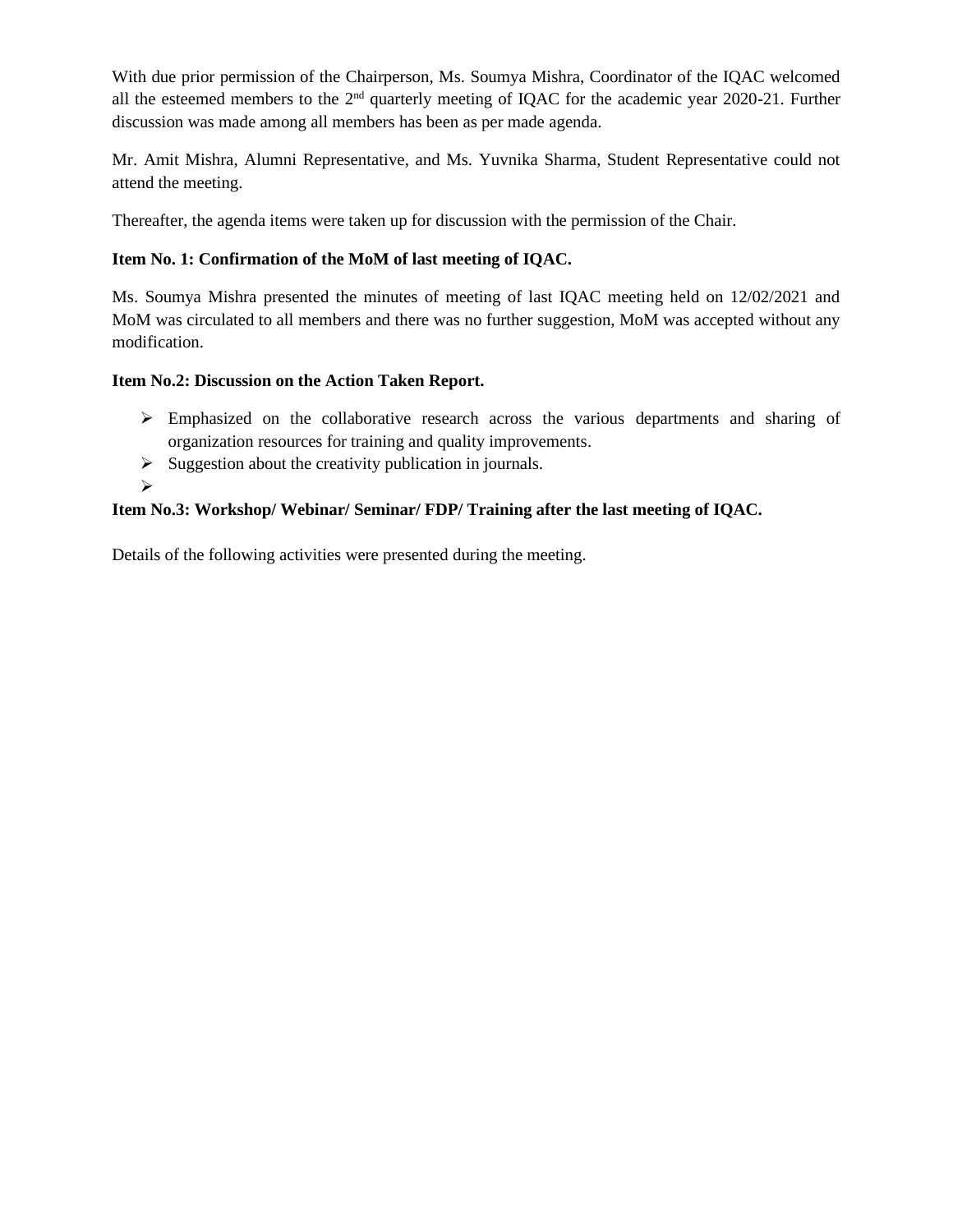|                | Seminar/Symposium/Conference/Workshop (National/International) attended by the faculty |                                                                 |                                                                |                                                                                                                                                                                     |                                                                             |                                         |                                         |                                                          |  |  |  |  |
|----------------|----------------------------------------------------------------------------------------|-----------------------------------------------------------------|----------------------------------------------------------------|-------------------------------------------------------------------------------------------------------------------------------------------------------------------------------------|-----------------------------------------------------------------------------|-----------------------------------------|-----------------------------------------|----------------------------------------------------------|--|--|--|--|
| SL.<br>N<br>o. | Name of the<br><b>Faculty</b>                                                          | Deptt.                                                          | whether<br>International/<br>National/<br>State/Local<br>Level | Name of the<br>Event                                                                                                                                                                | whether<br>Seminar/<br>Symposium/<br>Conference/<br>Workshop/<br><b>FDP</b> | Fro<br>m<br>Dat<br>e                    | To<br>Dat<br>e                          | Name and<br>Designation<br>of the<br>Speaker/Trai<br>ner |  |  |  |  |
| $\mathbf{1}$   | <b>MADHUSMITA</b><br><b>SAHU</b>                                                       | Computer<br>Science<br>and<br>Informati<br>on<br>Technolo<br>gy |                                                                | Webinar on<br>Transformation<br>Accounting<br>Education in 4.0<br>Era                                                                                                               |                                                                             | $15 -$<br>$02 -$<br>202<br>$\mathbf{1}$ | $15 -$<br>$02 -$<br>202<br>$\mathbf{1}$ |                                                          |  |  |  |  |
| $\overline{c}$ | MADHUSMITA<br><b>SAHU</b>                                                              | Computer<br>Science<br>and<br>Informati<br>on<br>Technolo<br>gy |                                                                | <b>AICTE</b><br>Sponsored Short<br><b>Term Training</b><br>Program (STTP)<br>on IoT<br>Simulation by<br>Fog Computing<br>and Edge<br>Computing using<br>Open-source<br><b>Tools</b> |                                                                             | $15 -$<br>$02 -$<br>202<br>$\mathbf{1}$ | $20 -$<br>$02 -$<br>202<br>$\mathbf{1}$ |                                                          |  |  |  |  |
| 3              | MADHUSMITA<br><b>SAHU</b>                                                              | Computer<br>Science<br>and<br>Informati<br>on<br>Technolo<br>gy |                                                                | 7 Days<br>International<br>Faculty<br>Development<br>Programme on<br>Recent Trends in<br>Emergent<br>Technologies                                                                   |                                                                             | $17 -$<br>$02 -$<br>202<br>$\mathbf{1}$ | $24 -$<br>$02 -$<br>202<br>$\mathbf{1}$ |                                                          |  |  |  |  |
| $\overline{4}$ | <b>MADHUSMITA</b><br><b>SAHU</b>                                                       | Computer<br>Science<br>and<br>Informati<br>on<br>Technolo<br>gy |                                                                | Faculty<br>Development<br>Programme on<br>Writing<br><b>Technical Papers</b><br>and Documents<br><b>Using LaTeX</b>                                                                 |                                                                             | $23 -$<br>$02 -$<br>202<br>1            | $27 -$<br>$02 -$<br>202<br>1            |                                                          |  |  |  |  |
| 5              | <b>MADHUSMITA</b><br><b>SAHU</b>                                                       | Computer<br>Science<br>and<br>Informati<br>on<br>Technolo<br>gy |                                                                | 14th Innovations<br>in Software<br>Engineering<br>Conference                                                                                                                        |                                                                             | $25 -$<br>$02 -$<br>202<br>1            | $27 -$<br>$02 -$<br>202<br>$\mathbf{1}$ |                                                          |  |  |  |  |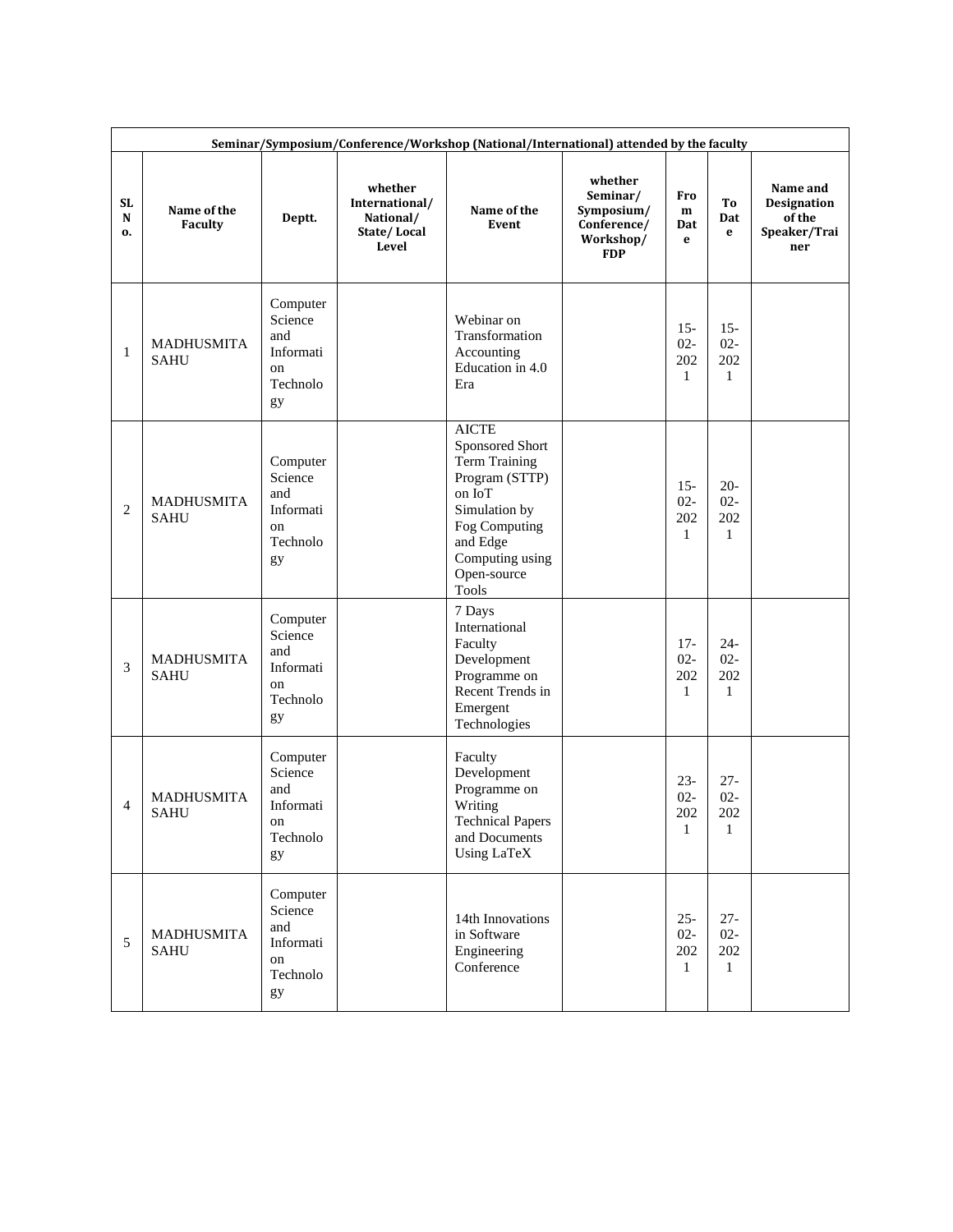| 6              | <b>MADHUSMITA</b><br><b>SAHU</b>   | Computer<br>Science<br>and<br>Informati<br>on<br>Technolo<br>gy |          | Two Days<br>Virtual<br>International<br>Workshop on<br>Artificial<br>Intelligence and<br>Machine<br>Learning       | $26 -$<br>$02 -$<br>202<br>$\mathbf{1}$ | $27 -$<br>$02 -$<br>202<br>$\mathbf{1}$ |  |
|----------------|------------------------------------|-----------------------------------------------------------------|----------|--------------------------------------------------------------------------------------------------------------------|-----------------------------------------|-----------------------------------------|--|
| $\overline{7}$ | <b>MADHUSMITA</b><br><b>SAHU</b>   | Computer<br>Science<br>and<br>Informati<br>on<br>Technolo<br>gy |          | Webinar on<br>Reflective<br>Teaching in<br>Teacher<br>Education                                                    | $28 -$<br>$02 -$<br>202<br>$\mathbf{1}$ | $28 -$<br>$02 -$<br>202<br>$\mathbf{1}$ |  |
| 8              | <b>PRATAP</b><br><b>KUMAR DASH</b> | Humaniti<br>es and<br>Social<br>Science                         | National | Workshop                                                                                                           | $01 -$<br>$03 -$<br>202<br>$\mathbf{1}$ | $07 -$<br>$03 -$<br>202<br>$\mathbf{1}$ |  |
| 9              | MADHUSMITA<br><b>SAHU</b>          | Computer<br>Science<br>and<br>Informati<br>on<br>Technolo<br>gy |          | Workshop on 3D<br>Modelling &<br>Animation                                                                         | $01 -$<br>$03 -$<br>202<br>$\mathbf{1}$ | $01 -$<br>$03 -$<br>202<br>$\mathbf{1}$ |  |
| $10\,$         | <b>MADHUSMITA</b><br><b>SAHU</b>   | Computer<br>Science<br>and<br>Informati<br>on<br>Technolo<br>gy |          | AICTE/ISTE<br>approved<br>Orientation/Refre<br>sher Programme<br>on Online<br>Teaching and<br>Learning<br>Pedagogy | $01 -$<br>$03 -$<br>202<br>$\mathbf{1}$ | $06 -$<br>$03 -$<br>202<br>$\mathbf{1}$ |  |
| 11             | MADHUSMITA<br><b>SAHU</b>          | Computer<br>Science<br>and<br>Informati<br>on<br>Technolo<br>gy |          | Webinar on<br>Online Teaching:<br>Challenges and<br>Prospects                                                      | $02 -$<br>$03 -$<br>202<br>$\mathbf{1}$ | $02 -$<br>$03 -$<br>202<br>$\mathbf{1}$ |  |
| 12             | <b>MADHUSMITA</b><br><b>SAHU</b>   | Computer<br>Science<br>and<br>Informati<br>on<br>Technolo<br>gy |          | Webinar on<br>Blockchain<br>consensus<br>models                                                                    | $03 -$<br>$03 -$<br>202<br>$\mathbf{1}$ | $03 -$<br>$03 -$<br>202<br>$\mathbf{1}$ |  |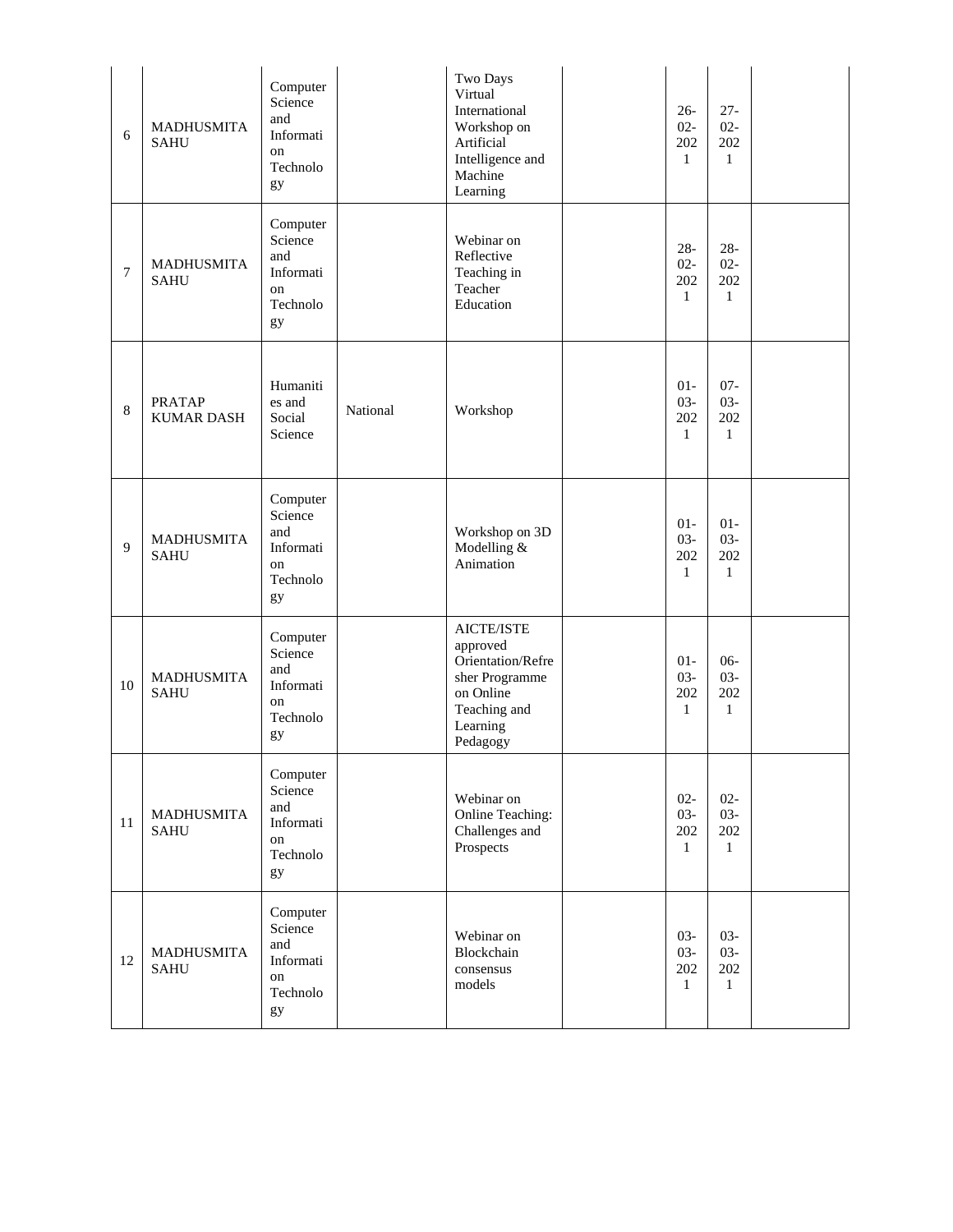| 13 | <b>MADHUSMITA</b><br><b>SAHU</b>               | Computer<br>Science<br>and<br>Informati<br><sub>on</sub><br>Technolo<br>gy |          | Webinar on<br>Research<br>Methods for<br>Academicians                                                                                                                                                                                                                                                                                       |             | $08 -$<br>$03 -$<br>202<br>$\mathbf{1}$ | $08 -$<br>$03 -$<br>202<br>$\mathbf{1}$ |                                                                                                                                                                                                                                                                                                                   |
|----|------------------------------------------------|----------------------------------------------------------------------------|----------|---------------------------------------------------------------------------------------------------------------------------------------------------------------------------------------------------------------------------------------------------------------------------------------------------------------------------------------------|-------------|-----------------------------------------|-----------------------------------------|-------------------------------------------------------------------------------------------------------------------------------------------------------------------------------------------------------------------------------------------------------------------------------------------------------------------|
| 14 | <b>MADHUSMITA</b><br><b>SAHU</b>               | Computer<br>Science<br>and<br>Informati<br>on<br>Technolo<br>gy            |          | Webinar on<br>Digital etiquette -<br>Legal Safeguards                                                                                                                                                                                                                                                                                       |             | $09-$<br>$03 -$<br>202<br>$\mathbf{1}$  | $09-$<br>$03 -$<br>202<br>$\mathbf{1}$  |                                                                                                                                                                                                                                                                                                                   |
| 15 | <b>MADHUSMITA</b><br><b>SAHU</b>               | Computer<br>Science<br>and<br>Informati<br><sub>on</sub><br>Technolo<br>gy |          | Webinar on<br>Understanding<br>BlockChain<br>Principles,<br>Application and<br>Research<br>Challenges                                                                                                                                                                                                                                       |             | $10-$<br>$03 -$<br>202<br>$\mathbf{1}$  | $10-$<br>$03 -$<br>202<br>$\mathbf{1}$  |                                                                                                                                                                                                                                                                                                                   |
| 16 | <b>MADHUSMITA</b><br><b>SAHU</b>               | Computer<br>Science<br>and<br>Informati<br><sub>on</sub><br>Technolo<br>gy |          | Webinar on<br>Questionnaire<br>Designing for<br>Research<br>Surveys                                                                                                                                                                                                                                                                         |             | $12 -$<br>$03 -$<br>202<br>1            | $12 -$<br>$03 -$<br>202<br>1            |                                                                                                                                                                                                                                                                                                                   |
| 17 | DR.<br><b>SACHINDRA</b><br><b>KUMAR ROUT</b>   | Mechanic<br>al<br>Engineeri<br>ng                                          | National | Emerging trends<br>in Refrigeration<br>and air<br>conditioning by<br><b>COEP</b><br>Maharastra                                                                                                                                                                                                                                              | <b>FDP</b>  | $15 -$<br>$03 -$<br>21                  | $20-$<br>$03 -$<br>21                   | Prof. Nsapali,<br>Dr. Shikalgar<br>N.D.                                                                                                                                                                                                                                                                           |
| 18 | DR. BIKASH<br><b>RANJAN</b><br><b>MOHARANA</b> | Mechanic<br>al<br>Engineeri<br>ng                                          | National | <b>AICTE Quality</b><br>Improvement<br>Schemes (AQIS)<br>Short Term<br>Training<br>Program (STTP)<br>through online<br>mode on<br>"Processing,<br>Charecterization<br>and Modeling of<br><b>Smart Materials</b><br>and Systems"<br>conducted by<br>Department of<br>Mechanical<br>Engineering, C V<br>Raman Global<br>University,<br>Odisha | <b>STTP</b> | $18-$<br>$03 -$<br>202<br>$\mathbf{1}$  | $23 -$<br>$03 -$<br>202<br>$\mathbf{1}$ | Prof. R.<br>Bhattacharyya<br>, IIEST<br>Shibpur<br>Prof.<br>Kaushik Pal,<br><b>IIT Roorkee</b><br>Prof.<br>S.K.Dwivedy,<br><b>IIT Guwahati</b><br>Prof.<br>Subhasis<br>Bhowmik,<br><b>IIEST</b><br>Shibpur<br>Dr. Srijan<br>Bhattachrya,<br><b>RCC</b> Institute<br>of<br>Information<br>Technology<br>Prof. B.S. |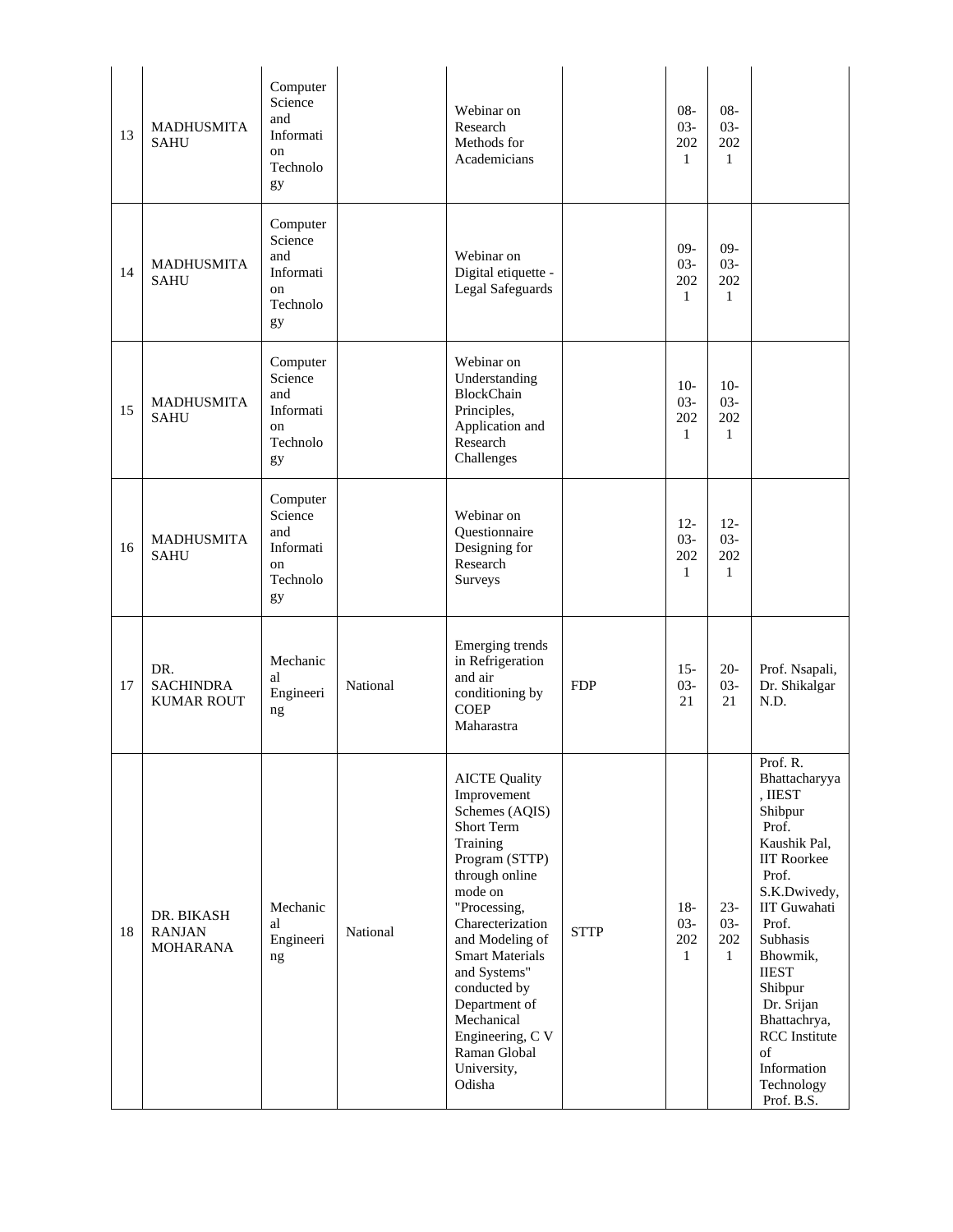|        |                                  |                                                                                |                                     |                                        |                                            | Satyanarayan<br>a, C V Raman<br>Global<br>University,<br>Odisha<br>Prof. Saiket<br>Chaterjee,<br>Adamas<br>University<br>Dr. Tanmaya<br>Badapanda, C<br>V Raman<br>Global<br>University,<br>Odisha<br>Prof. Rajeev<br>Agrawal,<br><b>MNIT Jaipur</b><br>Dr. S. P.<br>Harsha, IIT<br>Roorkee<br>Dr. Bikash<br>Kumar Jena,<br>IMMT,<br><b>BBSR</b><br>Dr. Ravi<br>Kanta Jain,<br>CMERI,<br>Durgapur<br>Dr. Kishore<br>Debnath, NIT<br>Meghalaya<br>Prof. Rahul<br>Vaish, IIT<br>Mandi<br>Dr. P.<br>Karuppanan,<br>Motilal Nehru<br>National<br>Institute of<br>Technology,<br>Allahabad |
|--------|----------------------------------|--------------------------------------------------------------------------------|-------------------------------------|----------------------------------------|--------------------------------------------|---------------------------------------------------------------------------------------------------------------------------------------------------------------------------------------------------------------------------------------------------------------------------------------------------------------------------------------------------------------------------------------------------------------------------------------------------------------------------------------------------------------------------------------------------------------------------------------|
| 19     | <b>MADHUSMITA</b><br><b>SAHU</b> | Computer<br>Science<br>and<br>Informati<br>$^{\rm on}$<br>Technolo<br>gy       | Webinar on<br>Fuzzy<br>Optimization | $18-$<br>$03 -$<br>202<br>$\mathbf{1}$ | $18-$<br>$03 -$<br>$202\,$<br>$\mathbf{1}$ |                                                                                                                                                                                                                                                                                                                                                                                                                                                                                                                                                                                       |
| $20\,$ | <b>MADHUSMITA</b><br><b>SAHU</b> | Computer<br>Science<br>and<br>Informati<br>$^{\rm on}$<br>Technolo<br>$\rm gy$ | Webinar on<br>Advance Excel         | $19-$<br>$03 -$<br>202<br>$\mathbf{1}$ | $19-$<br>$03 -$<br>$202\,$<br>$1\,$        |                                                                                                                                                                                                                                                                                                                                                                                                                                                                                                                                                                                       |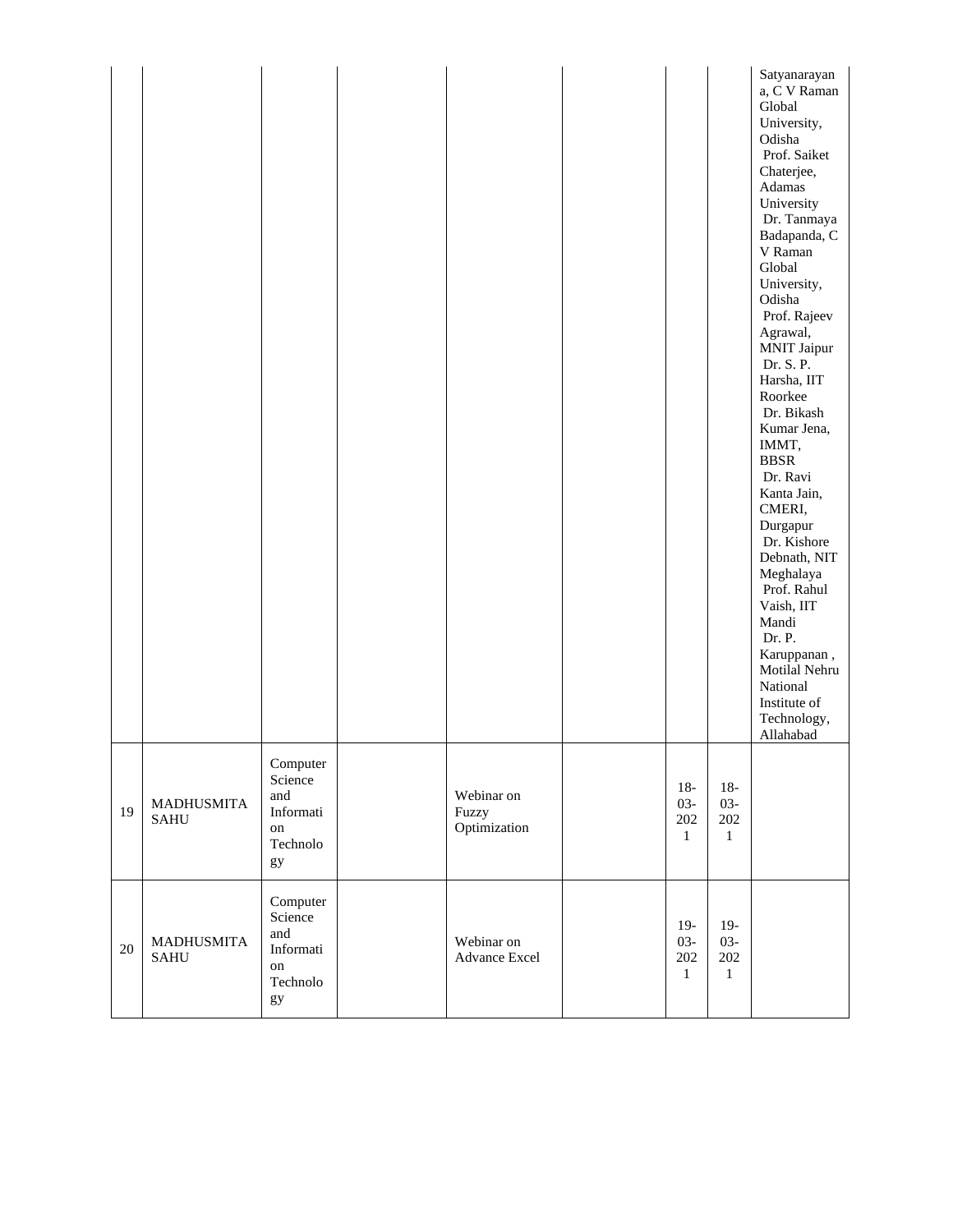| 21 | MADHUSMITA<br><b>SAHU</b>                    | Computer<br>Science<br>and<br>Informati<br>on<br>Technolo<br>gy |               | One Day Online<br>Workshop on<br>Mathematics for<br>Machine<br>Learning                                                                                                         |                                      | $20 -$<br>$03 -$<br>202<br>$\mathbf{1}$ | $20 -$<br>$03 -$<br>202<br>$\mathbf{1}$  |                                                  |
|----|----------------------------------------------|-----------------------------------------------------------------|---------------|---------------------------------------------------------------------------------------------------------------------------------------------------------------------------------|--------------------------------------|-----------------------------------------|------------------------------------------|--------------------------------------------------|
| 22 | <b>PRATAP</b><br><b>KUMAR DASH</b>           | Humaniti<br>es and<br>Social<br>Science                         | National      | National E-<br>Conference                                                                                                                                                       |                                      | 24-<br>$03 -$<br>202<br>1               | $25 -$<br>$03 -$<br>202<br>$\mathbf{1}$  |                                                  |
| 23 | <b>AMIT</b><br><b>KARMAKAR</b>               | Electrical<br>Engineeri<br>$\rm ng$                             | International | FDP on Electric<br>Vehicles                                                                                                                                                     | <b>ONLINE FDP</b>                    | $05 -$<br>$04 -$<br>202<br>$\mathbf{1}$ | 10th<br>Apri<br>1<br>202<br>$\mathbf{1}$ | Dr Amit<br>Srivastava                            |
| 24 | <b>PRATAP</b><br><b>KUMAR DASH</b>           | Humaniti<br>es and<br>Social<br>Science                         | National      | <b>NITTT</b>                                                                                                                                                                    | <b>ORIENTATIO</b><br>N               | $05 -$<br>$04 -$<br>202<br>1            | $09 -$<br>$04 -$<br>202<br>$\mathbf{1}$  |                                                  |
| 25 | DR. MANOJ<br><b>KUMAR</b><br><b>GOPALIYA</b> | Mechanic<br>al<br>Engineeri<br>ng                               | National      | Online<br>Orientation<br>Training<br>Programme for<br>Mentors<br>organized by All<br>India Council<br>under<br>National<br>Initiative for<br>Technical<br>Teachers<br>Training. | <b>TRAINING</b>                      | $05 -$<br>$04 -$<br>202<br>1            | $09-$<br>$04 -$<br>202<br>$\mathbf{1}$   | Details<br>available on<br>Google drive<br>link. |
| 26 | <b>AMIT</b><br><b>KARMAKAR</b>               | Electrical<br>Engineeri<br>ng                                   | International | Complete guide<br>to build IOT<br>from scratch to<br>market                                                                                                                     | <b>UDEMYCOU</b><br><b>RSE ONLINE</b> | $09-$<br>$04 -$<br>202<br>$\mathbf{1}$  | $09-$<br>$05 -$<br>202<br>$\mathbf{1}$   | Junaid<br>Ahmed                                  |
| 27 | MADHUSMITA<br><b>SAHU</b>                    | Computer<br>Science<br>and<br>Informati<br>on<br>Technolo<br>gy |               | Webinar on How<br>to Write Resume                                                                                                                                               |                                      | $10-$<br>$04 -$<br>202<br>$\mathbf{1}$  | $10-$<br>$04 -$<br>202<br>$\mathbf{1}$   |                                                  |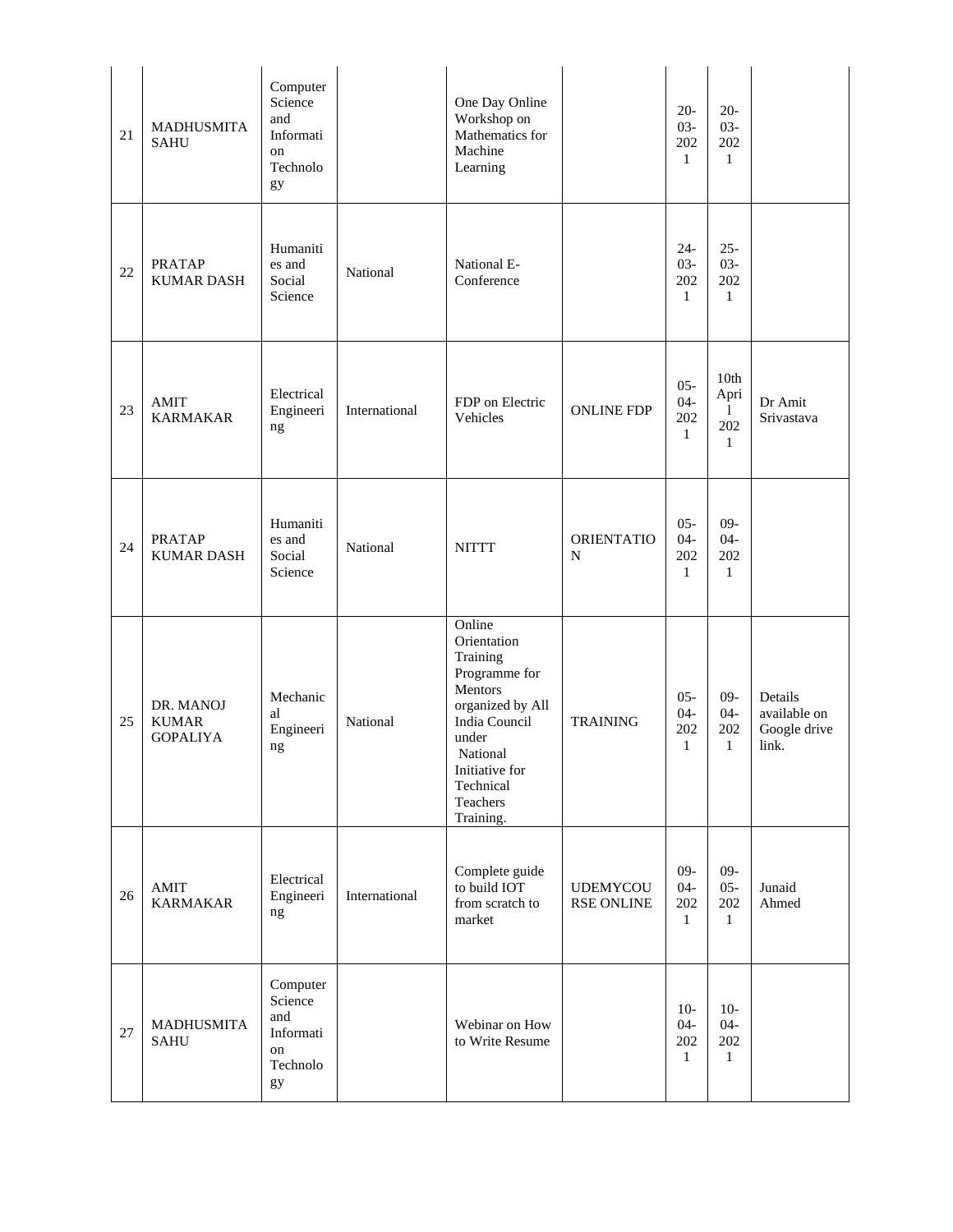| 28 | <b>MADHUSMITA</b><br><b>SAHU</b>         | Computer<br>Science<br>and<br>Informati<br>on<br>Technolo<br>gy |               | Webinar on<br>Usecases of<br>Blockchain                                                   |                                    | $17-$<br>$04 -$<br>202<br>1             | $17-$<br>$04 -$<br>202<br>$\mathbf{1}$  |                     |
|----|------------------------------------------|-----------------------------------------------------------------|---------------|-------------------------------------------------------------------------------------------|------------------------------------|-----------------------------------------|-----------------------------------------|---------------------|
| 29 | <b>MADHUSMITA</b><br><b>SAHU</b>         | Computer<br>Science<br>and<br>Informati<br>on<br>Technolo<br>gy |               | Webinar on<br>Journal Issues<br>Relating to<br>Writing of<br>Research Paper               |                                    | $24-$<br>$04 -$<br>202<br>$\mathbf{1}$  | $24 -$<br>$04 -$<br>202<br>$\mathbf{1}$ |                     |
| 30 | AMIT<br><b>KARMAKAR</b>                  | Electrical<br>Engineeri<br>ng                                   | International | Patent<br>Information<br>Course                                                           | <b>ONLINE FDP</b>                  | $28 -$<br>$04 -$<br>202<br>$\mathbf{1}$ | $12 -$<br>$05 -$<br>202<br>$\mathbf{1}$ | Dr Rahul<br>Gupta   |
| 31 | DR.<br><b>GANESWAR</b><br><b>MAHANTA</b> | Mathemat<br>ics                                                 | International | International<br>black sea Coast<br>line countries<br>Scientific<br>Research<br>symposiam | <b>SYMPOSIAM</b>                   | $28 -$<br>$04 -$<br>202<br>$\mathbf{1}$ | $30-$<br>$04 -$<br>202<br>$\mathbf{1}$  | Dr.Avash<br>Karagaj |
| 32 | <b>MADHUSMITA</b><br><b>SAHU</b>         | Computer<br>Science<br>and<br>Informati<br>on<br>Technolo<br>gy |               | Webinar on<br>Teaching and<br>Learning in the<br>time of Pandemic<br>time of Pandemic     |                                    | $28 -$<br>$04 -$<br>202<br>1            | $28 -$<br>$04 -$<br>202<br>$\mathbf{1}$ |                     |
| 33 | AMIT<br><b>KARMAKAR</b>                  | Electrical<br>Engineeri<br>ng                                   | National      | <b>Electric Vehicles</b><br>design using<br><b>MATLAB</b>                                 | <b>ONLINE</b><br><b>INTERNSHIP</b> | $03 -$<br>$05 -$<br>202<br>$\mathbf{1}$ | $02 -$<br>$06 -$<br>202<br>$\mathbf{1}$ | M.<br>Malaiyappan   |
| 34 | MADHUSMITA<br><b>SAHU</b>                | Computer<br>Science<br>and<br>Informati<br>on<br>Technolo<br>gy |               | <b>Webinar Series</b><br>on<br>Transformational<br>Technologies in<br><b>Recent Days</b>  |                                    | $17-$<br>$05 -$<br>202<br>$\mathbf{1}$  | $22 -$<br>$05 -$<br>202<br>$\mathbf{1}$ |                     |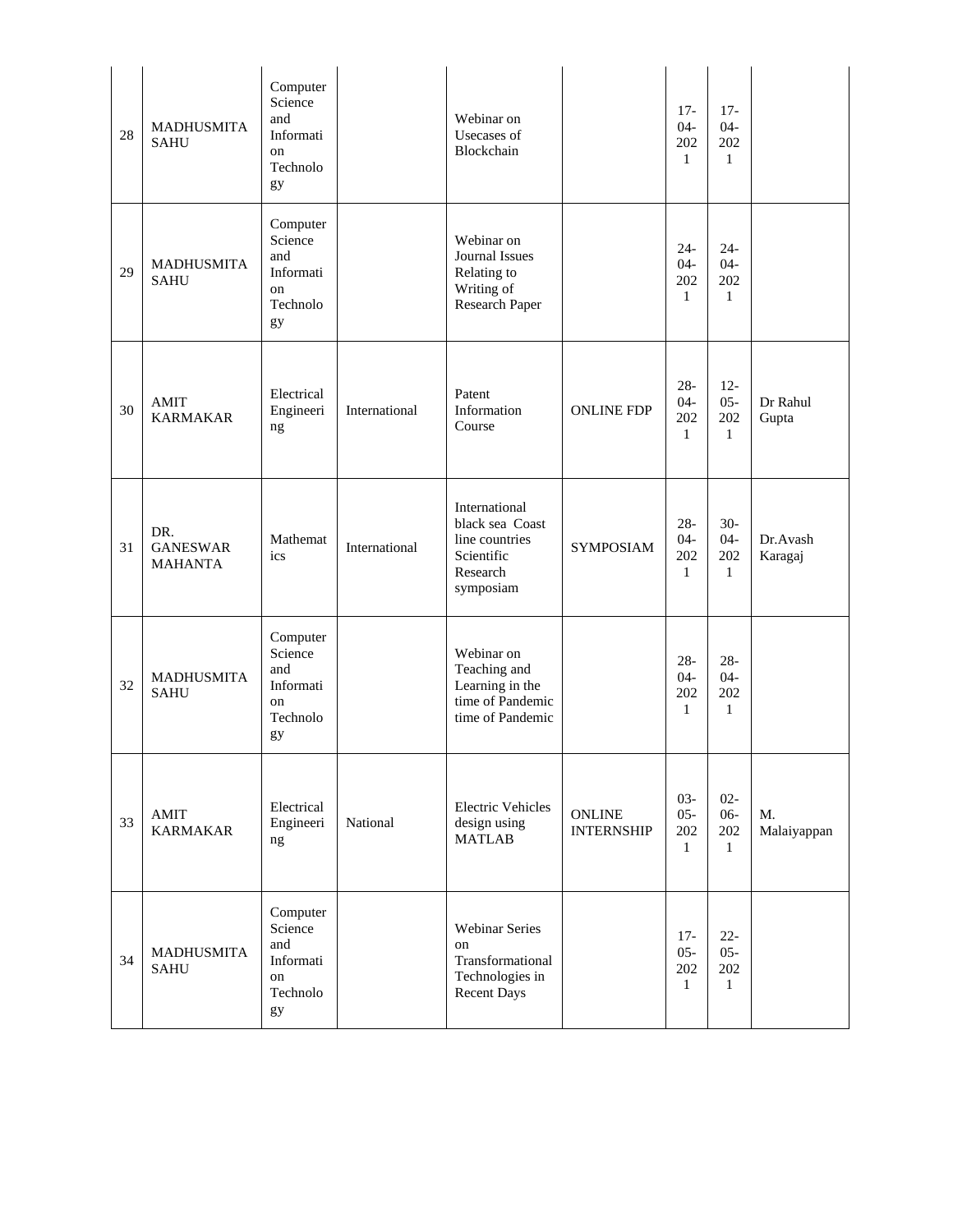| 35 | DR. VANDANA<br><b>JHA</b>                              | Electrical<br>Engineeri<br>ng                                   | <b>INTERNATIO</b><br><b>NAL</b> | <b>IEEE</b> Sponsored<br>First<br>International<br>Conference on<br><b>Emerging Trends</b><br>in Industry 4.0<br>(2021 ETI 4.0) | <b>CONFERENC</b><br>E            | $19-$<br>$05 -$<br>202<br>$\mathbf{1}$      | $21 -$<br>$05 -$<br>202<br>$\mathbf{1}$ | Dr. Ashok<br>Bhansali,<br>O.P. Jindal<br>University<br>Raigarh,<br>Chhattisgarh,<br>India |
|----|--------------------------------------------------------|-----------------------------------------------------------------|---------------------------------|---------------------------------------------------------------------------------------------------------------------------------|----------------------------------|---------------------------------------------|-----------------------------------------|-------------------------------------------------------------------------------------------|
| 36 | AMIT<br><b>KARMAKAR</b>                                | Electrical<br>Engineeri<br>ng                                   | National                        | FEM on Electric<br>Motors and<br>Electric vehicles                                                                              | <b>FDP</b>                       | $19-$<br>$5-$<br>202<br>$\mathbf{1}$        | $27 -$<br>$5-$<br>202<br>$\mathbf{1}$   | Dr KN<br><b>Srinivas</b>                                                                  |
| 37 | <b>MADHUSMITA</b><br><b>SAHU</b>                       | Computer<br>Science<br>and<br>Informati<br>on<br>Technolo<br>gy |                                 | Webinar on<br>Which is<br>precious: Forest<br>or Diamond                                                                        |                                  | $23 -$<br>$05 -$<br>202<br>$\mathbf{1}$     | $23 -$<br>$05 -$<br>202<br>$\mathbf{1}$ |                                                                                           |
| 38 | <b>SUSHREE</b><br><b>SAMIKSHYA</b><br><b>PATTANAIK</b> | Electrical<br>Engineeri<br>ng                                   | National                        | "IPR & Patent<br>Prosecution"                                                                                                   | <b>FDP</b>                       | $24 -$<br>Ma<br>$y-$<br>202<br>$\mathbf{1}$ | $28 -$<br>May<br>202<br>1.              | Maturi<br>Venkata<br>Subba Rao<br>(MVSR)<br>Engineering<br>College                        |
| 39 | <b>MADHUSMITA</b><br><b>SAHU</b>                       | Computer<br>Science<br>and<br>Informati<br>on<br>Technolo<br>gy |                                 | Webinar on<br>Applications of<br>Machine<br>Learning                                                                            |                                  | $27 -$<br>$05 -$<br>202<br>$\mathbf{1}$     | $27 -$<br>$05 -$<br>202<br>$\mathbf{1}$ |                                                                                           |
| 40 | <b>MADHUSMITA</b><br><b>SAHU</b>                       | Computer<br>Science<br>and<br>Informati<br>on<br>Technolo<br>gy |                                 | Webinar on<br>Cyber Security                                                                                                    |                                  | $30-$<br>$05 -$<br>202<br>$\mathbf{1}$      | $30-$<br>$05 -$<br>202<br>$\mathbf{1}$  |                                                                                           |
| 41 | DR.<br><b>JAYASHREE</b><br><b>MOHANTY</b>              | Chemistry                                                       | National                        | Application of<br>DOE in six<br>sigma project                                                                                   | <b>TRAINING</b><br>PROGRAMM<br>E | $31-$<br>$05 -$<br>202<br>$\mathbf{1}$      | $11-$<br>$06 -$<br>202<br>$\mathbf{1}$  |                                                                                           |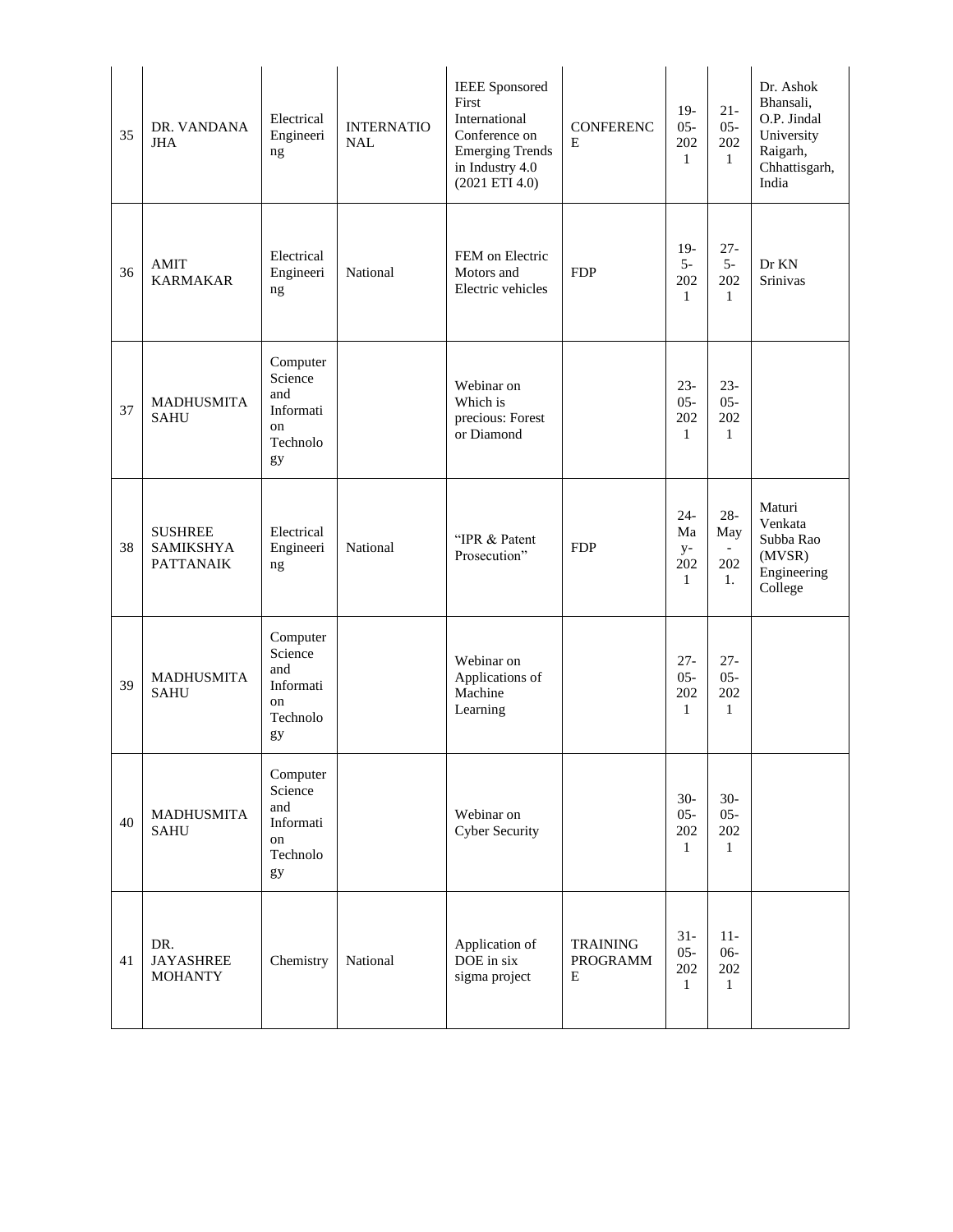| 42 | DR. VANDANA<br><b>JHA</b>                        | Electrical<br>Engineeri<br>ng                                   | <b>NATIONAL</b> | <b>ATAL Academy</b><br>Online<br>Elementary<br>Faculty<br>Development<br>Programme on<br>"Recent<br>developments in<br>Sustainable<br>processes" | <b>FDP</b>      | $31-$<br>$05 -$<br>202<br>1             | $04 -$<br>$06-$<br>202<br>$\mathbf{1}$  | Indian<br>Institute of<br>Carpet<br>Technology         |
|----|--------------------------------------------------|-----------------------------------------------------------------|-----------------|--------------------------------------------------------------------------------------------------------------------------------------------------|-----------------|-----------------------------------------|-----------------------------------------|--------------------------------------------------------|
| 43 | <b>RUPALI</b><br><b>BALABANTAR</b><br><b>AYA</b> | Electrical<br>Engineeri<br>ng                                   | <b>NATIONAL</b> | Online training<br>on "Application<br>of DOE (Design<br>of Experiments)<br>in Six Sigma<br>Project"                                              | <b>TRAINING</b> | $31 -$<br>$05 -$<br>202<br>1            | $11-$<br>$6-$<br>202<br>$\mathbf{1}$    | MSME-<br>Technology<br>Development<br>Centre<br>(PPDC) |
| 44 | <b>MADHUSMITA</b><br><b>SAHU</b>                 | Computer<br>Science<br>and<br>Informati<br>on<br>Technolo<br>gy |                 | <b>STTP</b> on Applied<br>Data Science and<br>Machine<br>Learning                                                                                |                 | $31 -$<br>$05 -$<br>202<br>1            | $05 -$<br>$06 -$<br>202<br>$\mathbf{1}$ |                                                        |
| 45 | <b>MADHUSMITA</b><br><b>SAHU</b>                 | Computer<br>Science<br>and<br>Informati<br>on<br>Technolo<br>gy |                 | <b>Online Training</b><br>on Application of<br>DoE (Design of<br>Experiments) in<br>Six Sigma<br>Project                                         |                 | $31-$<br>$05 -$<br>202<br>$\mathbf{1}$  | $11-$<br>$06 -$<br>202<br>$\mathbf{1}$  |                                                        |
| 46 | <b>MADHUSMITA</b><br><b>SAHU</b>                 | Computer<br>Science<br>and<br>Informati<br>on<br>Technolo<br>gy |                 | <b>National Level</b><br>Webinar on<br><b>Computer Vision</b>                                                                                    |                 | $04 -$<br>$06-$<br>202<br>$\mathbf{1}$  | $04 -$<br>$06 -$<br>202<br>$\mathbf{1}$ |                                                        |
| 47 | MADHUSMITA<br><b>SAHU</b>                        | Computer<br>Science<br>and<br>Informati<br>on<br>Technolo<br>gy |                 | Webinar on<br>Funding<br>Opportunities<br>For Research<br>Projects                                                                               |                 | $05 -$<br>$06 -$<br>202<br>$\mathbf{1}$ | $05 -$<br>$06 -$<br>202<br>$\mathbf{1}$ |                                                        |
| 48 | MADHUSMITA<br><b>SAHU</b>                        | Computer<br>Science<br>and<br>Informati<br>on<br>Technolo<br>gy |                 | FDP on<br><b>RECENT</b><br>TRENDS IN<br>BIG DATA,<br><b>DATA</b><br><b>SCIENCE AND</b><br><b>ITS</b><br><b>APPLICATION</b><br>S (RTBDA-<br>2021) |                 | $05 -$<br>$06 -$<br>202<br>1            | $09 -$<br>$06 -$<br>202<br>$\mathbf{1}$ |                                                        |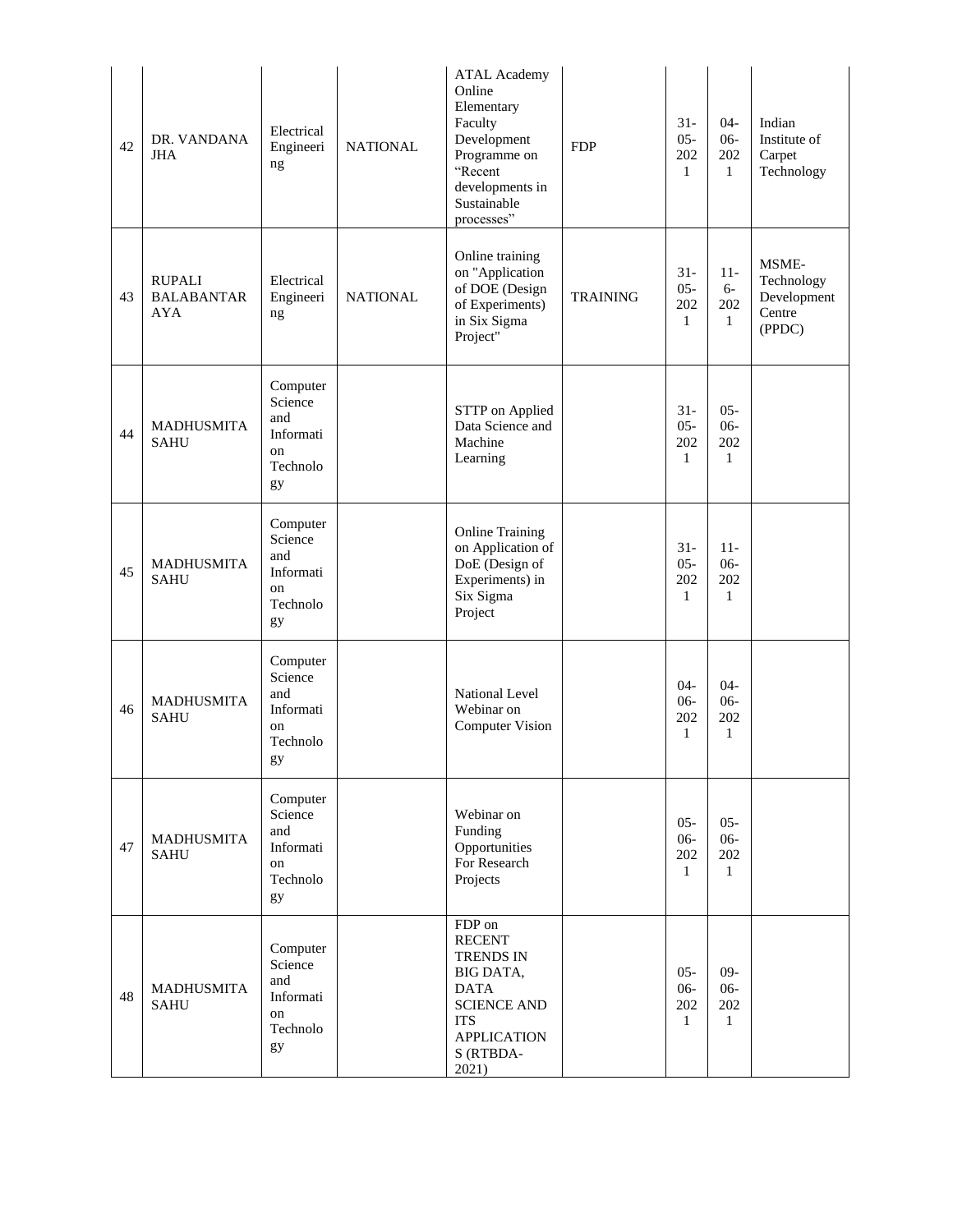| 49 | DR.<br><b>JAYASHREE</b><br><b>MOHANTY</b>        | Chemistry                         | National        | Inculcating<br>universal human<br>values in<br>technical<br>education                                                                                                                        | <b>FDP</b>      | $07 -$<br>$06-$<br>202<br>$\mathbf{1}$  | $11 -$<br>$06 -$<br>202<br>$\mathbf{1}$ |                                                                                  |
|----|--------------------------------------------------|-----------------------------------|-----------------|----------------------------------------------------------------------------------------------------------------------------------------------------------------------------------------------|-----------------|-----------------------------------------|-----------------------------------------|----------------------------------------------------------------------------------|
| 50 | <b>SMITARANI</b><br><b>SAHOO</b>                 | Electrical<br>Engineeri<br>ng     | <b>NATIONAL</b> | ATAL FDP on<br>"Role of<br>materials in<br>Electric<br>Vehicles"                                                                                                                             | <b>FDP</b>      | $07 -$<br>$06 -$<br>202<br>$\mathbf{1}$ | $11-$<br>$06 -$<br>202<br>$\mathbf{1}$  | PDA College<br>οf<br>Engineering                                                 |
| 51 | <b>RUPALI</b><br><b>BALABANTAR</b><br><b>AYA</b> | Electrical<br>Engineeri<br>ng     | <b>NATIONAL</b> | (ATAL)<br>Academy Online<br><b>Elementary FDP</b><br>on "Industrial<br>Internet of<br>Things (IIoT)"                                                                                         | <b>FDP</b>      | $7-6-$<br>202<br>$\mathbf{1}$           | $11 -$<br>$6-$<br>202<br>$\mathbf{1}$   | Swami<br>Keshvanand<br>Institute of<br>Technology,<br>Management<br>& Gramothan. |
| 52 | DR. ASHWIN<br><b>SAHOO</b>                       | Electrical<br>Engineeri<br>ng     | National        | Role of material<br>for Electric<br>Vehicle                                                                                                                                                  | <b>ATAL-FDP</b> | $7-6-$<br>21                            | $11-$<br>$6 - 21$                       | Dr. Pawan<br>Kumar                                                               |
| 53 | DR. ASHWIN<br><b>SAHOO</b>                       | Electrical<br>Engineeri<br>ng     | National        | <b>ATAL FDP ON</b><br>"Role of<br>Materials on<br>electric vehicle"                                                                                                                          | <b>ATAL-FDP</b> | $07 -$<br>$06-$<br>202<br>$\mathbf{1}$  | $11-$<br>$06 -$<br>202<br>$\mathbf{1}$  | PDA College<br>of<br>Engineering,<br>Gulbarga                                    |
| 54 | DR. BIKASH<br><b>RANJAN</b><br><b>MOHARANA</b>   | Mechanic<br>al<br>Engineeri<br>ng | National        | 5-day online<br>FDP on the<br>theme<br>"Inculcating<br>Universal Human<br>Values in<br>Technical<br>Education"<br>organized by All<br>India Council for<br>Technical<br>Education(AICT<br>E) | <b>FDP</b>      | $07 -$<br>$06 -$<br>202<br>1            | $11-$<br>$06 -$<br>202<br>$\mathbf{1}$  |                                                                                  |
| 55 | DR.<br><b>SACHINDRA</b><br><b>KUMAR ROUT</b>     | Mechanic<br>al<br>Engineeri<br>ng | National        | <b>AICTE Training</b><br>and Learning<br>(ATAL)<br>Academy<br>Sponsored FDP<br>on " Advancment<br>in Computational<br><b>Fluid Dynamics</b><br>using                                         | <b>FDP</b>      | $07 -$<br>$06 -$<br>202<br>$\mathbf{1}$ | $11-$<br>$06-$<br>202<br>1              | Prof.Gisa<br>G.S,<br>Mr.<br>Arun Murthy,                                         |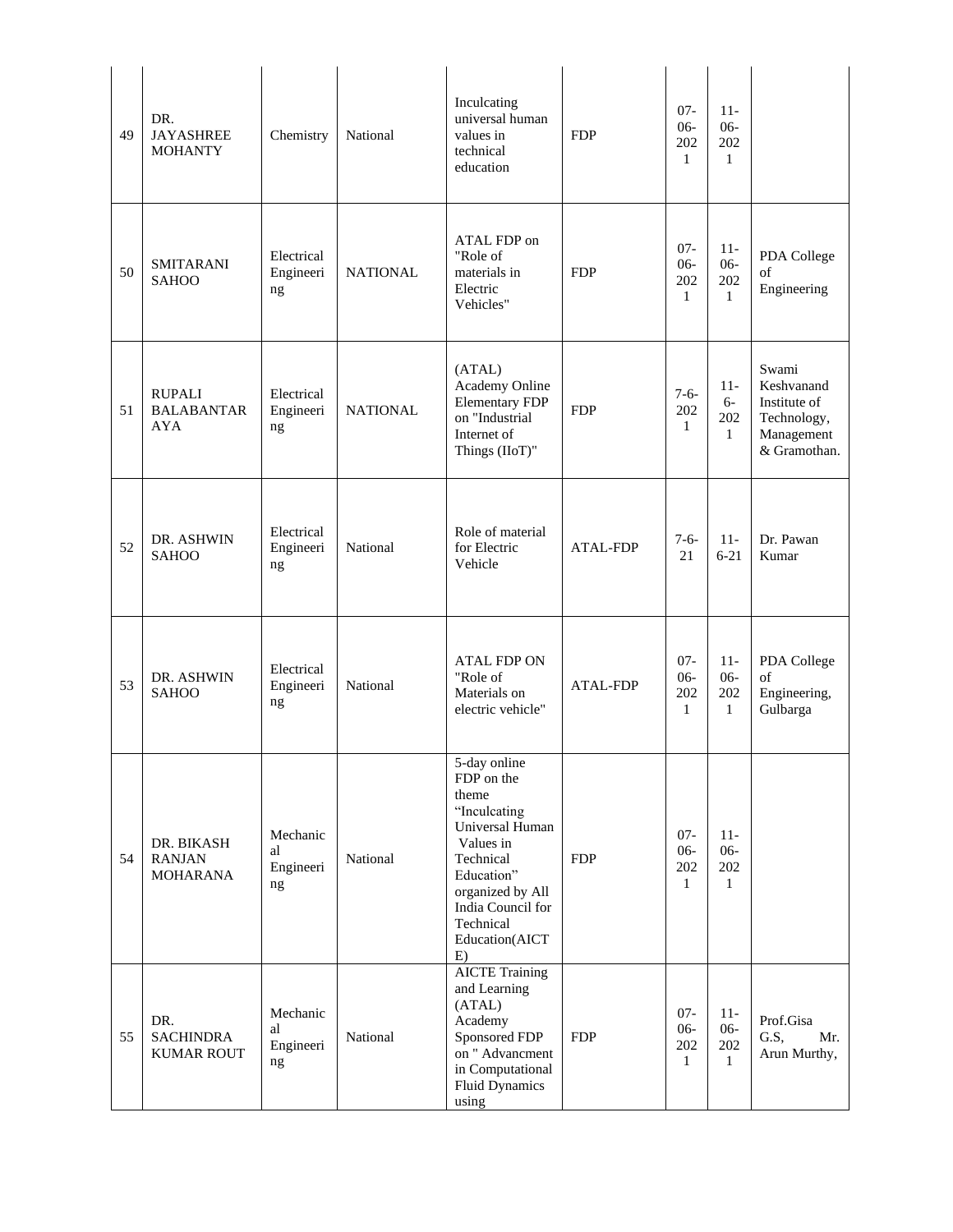|    |                                                |                                                                 |                 | FLUIDYN"                                                                                                          |            |                                         |                                         |                                                         |
|----|------------------------------------------------|-----------------------------------------------------------------|-----------------|-------------------------------------------------------------------------------------------------------------------|------------|-----------------------------------------|-----------------------------------------|---------------------------------------------------------|
| 56 | DR. SURYA P.<br><b>GHOSH</b>                   | Departme<br>nt of<br>Physics                                    | National        | <b>UHV-FDP</b>                                                                                                    | <b>FDP</b> | $07 -$<br>$06 -$<br>202<br>$\mathbf{1}$ | $11-$<br>$06 -$<br>202<br>$\mathbf{1}$  | Prof. Rajiv<br>Kumar<br>(Professor)                     |
| 57 | <b>MADHUSMITA</b><br><b>SAHU</b>               | Computer<br>Science<br>and<br>Informati<br>on<br>Technolo<br>gy |                 | Webinar on<br>Origin Graph<br>Plotting and<br>Fittings                                                            |            | $12 -$<br>$06 -$<br>202<br>1            | $12 -$<br>$06 -$<br>202<br>$\mathbf{1}$ |                                                         |
| 58 | <b>MADHUSMITA</b><br><b>SAHU</b>               | Computer<br>Science<br>and<br>Informati<br>on<br>Technolo<br>gy |                 | National<br>Webinar on Art<br>of Design<br>Thinking                                                               |            | $12 -$<br>$06 -$<br>202<br>$\mathbf{1}$ | $12 -$<br>$06 -$<br>202<br>$\mathbf{1}$ |                                                         |
| 59 | <b>SMITARANI</b><br><b>SAHOO</b>               | Electrical<br>Engineeri<br>ng                                   | <b>NATIONAL</b> | ATAL FDP on<br>"Block Chain"                                                                                      | <b>FDP</b> | $14-$<br>$06 -$<br>202<br>$\mathbf{1}$  | $18-$<br>$06 -$<br>202<br>$\mathbf{1}$  | LNM Institute<br>of<br>Information<br>and<br>Technology |
| 60 | <b>MANISH</b><br><b>KUMAR</b><br><b>SHARMA</b> | Electrical<br>Engineeri<br>ng                                   | National        | ATAL FDP on<br>"Artificial<br>Intelligence and<br>green power<br>technology"                                      | <b>FDP</b> | $14-$<br>$06 -$<br>202<br>$\mathbf{1}$  | $18-$<br>$06-$<br>202<br>$\mathbf{1}$   | <b>KNIT</b><br>Sultanpur                                |
| 61 | <b>MADHUSMITA</b><br><b>SAHU</b>               | Computer<br>Science<br>and<br>Informati<br>on<br>Technolo<br>gy |                 | Webinar on<br>Recognizing the<br>Unexplored<br>Territory in the<br>Field of<br>Tractable Matrix<br>Multiplication |            | $14-$<br>$06 -$<br>202<br>1             | $14-$<br>$06 -$<br>202<br>$\mathbf{1}$  |                                                         |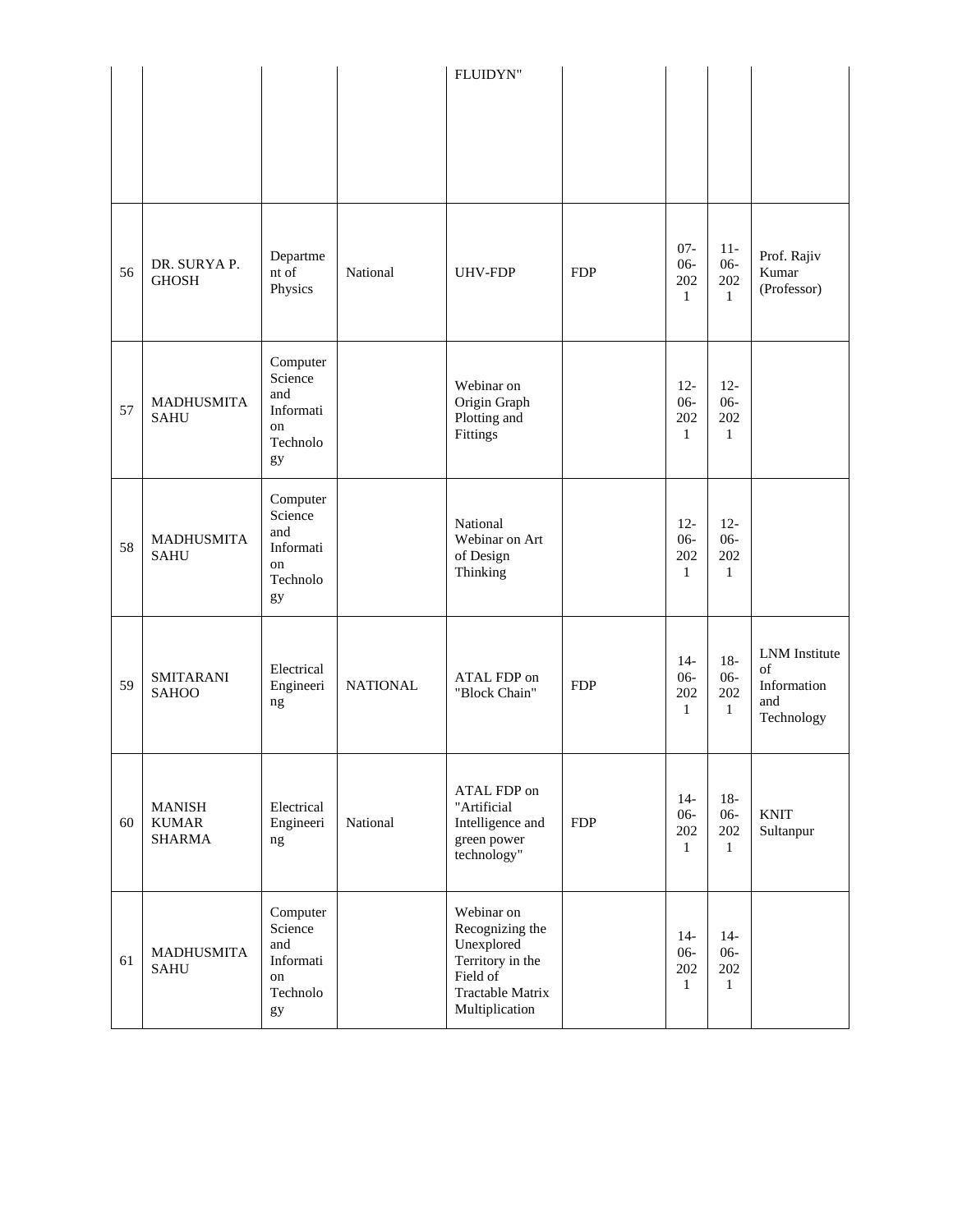| 62 | <b>MADHUSMITA</b><br><b>SAHU</b>          | Computer<br>Science<br>and<br>Informati<br>on<br>Technolo<br>gy |                 | ATAL FDP on<br>Cyber Security:<br>A Step Towards<br>Awarness to<br><b>Cyber Crime</b>                                                               |                                             | $14-$<br>$06 -$<br>202<br>$\mathbf{1}$  | $18-$<br>$06 -$<br>202<br>$\mathbf{1}$  |                                                                                          |
|----|-------------------------------------------|-----------------------------------------------------------------|-----------------|-----------------------------------------------------------------------------------------------------------------------------------------------------|---------------------------------------------|-----------------------------------------|-----------------------------------------|------------------------------------------------------------------------------------------|
| 63 | DR.<br><b>JAYASHREE</b><br><b>MOHANTY</b> | Chemistry                                                       | National        | National<br>initiatives on<br>technical<br>teachers training                                                                                        | <b>WEBINAR</b><br>BY AICTE,<br><b>INDIA</b> | $15 -$<br>$06-$<br>202<br>$\mathbf{1}$  | $15 -$<br>$06 -$<br>202<br>$\mathbf{1}$ |                                                                                          |
| 64 | DR.<br><b>JAYASHREE</b><br><b>MOHANTY</b> | Chemistry                                                       | National        | <b>AICTE</b> quality<br>initiatives                                                                                                                 | <b>WEBINAR</b><br>BY AICTE,<br><b>INDIA</b> | $18-$<br>$06 -$<br>202<br>$\mathbf{1}$  | $18-$<br>$06 -$<br>202<br>$\mathbf{1}$  |                                                                                          |
| 65 | DR.<br><b>JAYASHREE</b><br><b>MOHANTY</b> | Chemistry                                                       | National        | Principals and<br>IQAC co-<br>ordinators meet                                                                                                       | <b>WEBINAR</b>                              | $19-$<br>$06 -$<br>202<br>1             | $19-$<br>$06 -$<br>202<br>$\mathbf{1}$  |                                                                                          |
| 66 | DR. VANDANA<br><b>JHA</b>                 | Electrical<br>Engineeri<br>ng                                   | <b>NATIONAL</b> | <b>ATAL Academy</b><br>Online<br>Elementary<br>Faculty<br>Development<br>Programme on<br>"Distributed<br>energy system<br>modelling and<br>control" | <b>FDP</b>                                  | $21 -$<br>$06 -$<br>202<br>1            | $25 -$<br>$06 -$<br>202<br>$\mathbf{1}$ | Government<br>Engineering<br>College,<br>Bharuch                                         |
| 67 | <b>SMITARANI</b><br><b>SAHOO</b>          | Electrical<br>Engineeri<br>ng                                   | <b>NATIONAL</b> | ATAL FDP on<br>"Distributed<br>energy system<br>modelling and<br>control"                                                                           | <b>FDP</b>                                  | $21 -$<br>$06 -$<br>202<br>$\mathbf{1}$ | $25 -$<br>$06 -$<br>202<br>$\mathbf{1}$ | Government<br>Engineering<br>College,<br>Bharuch                                         |
| 68 | <b>PRIYANKA</b><br><b>SEN</b>             | Electrical<br>Engineeri<br>ng                                   | National        | "Distributed<br>energy system<br>modelling and<br>control"                                                                                          | <b>FDP</b>                                  | $21 -$<br>$06 -$<br>202<br>$\mathbf{1}$ | 202<br>$1-$<br>$06 -$<br>25             | <b>GOVERMEN</b><br>T<br><b>ENGINEERI</b><br><b>NG</b><br><b>COLLEGE</b><br><b>BARUCH</b> |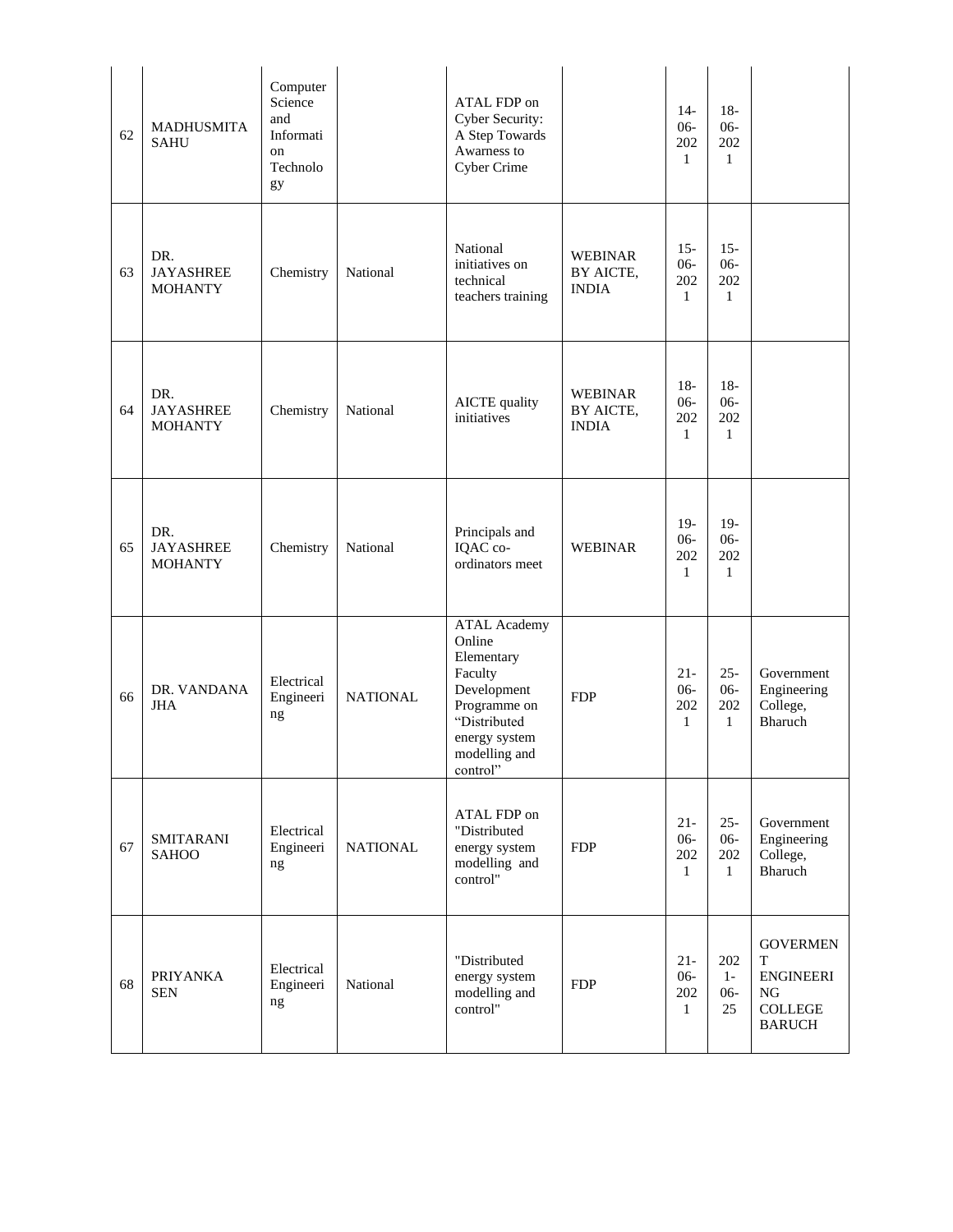| 69 | DR. ASHWIN<br><b>SAHOO</b>                       | Electrical<br>Engineeri<br>ng                                   | National        | <b>ELECTRIC</b><br><b>VEHICLE</b><br><b>TECHNOLOGY</b><br>: CHALLENGES<br><b>AND</b><br><b>BUSINESS</b><br><b>OPPORTUNITY</b><br>$\pmb{\mathsf{H}}$                               | <b>ATAL-FDP</b> | $21 -$<br>$06 -$<br>202<br>$\mathbf{1}$ | $25 -$<br>$06 -$<br>202<br>$\mathbf{1}$ | <b>NATIONAL</b><br><b>SMALL</b><br><b>INDUSTRIE</b><br>S<br><b>CORPORATI</b><br>$ON -$<br>Hydrabad |
|----|--------------------------------------------------|-----------------------------------------------------------------|-----------------|-----------------------------------------------------------------------------------------------------------------------------------------------------------------------------------|-----------------|-----------------------------------------|-----------------------------------------|----------------------------------------------------------------------------------------------------|
| 70 | <b>MADHUSMITA</b><br><b>SAHU</b>                 | Computer<br>Science<br>and<br>Informati<br>on<br>Technolo<br>gy |                 | ATAL FDP on<br>Quantum<br>Computing                                                                                                                                               |                 | $21 -$<br>$06 -$<br>202<br>$\mathbf{1}$ | $25 -$<br>$06 -$<br>202<br>$\mathbf{1}$ |                                                                                                    |
| 71 | DR. VANDANA<br><b>JHA</b>                        | Electrical<br>Engineeri<br>ng                                   | <b>NATIONAL</b> | Webinar on<br>"Improving<br>Energy<br><b>Efficiency</b> using<br>Data Analytics"                                                                                                  | WEBINAR         | $25 -$<br>$6-$<br>202<br>$\mathbf{1}$   | $25 -$<br>$06 -$<br>202<br>$\mathbf{1}$ | National<br>Productivity<br>Council<br>(NPC)                                                       |
| 72 | <b>PRATAP</b><br><b>KUMAR DASH</b>               | Humaniti<br>es and<br>Social<br>Science                         | International   | International<br>Conference                                                                                                                                                       |                 | $25 -$<br>$06 -$<br>202<br>1            | $26 -$<br>$06 -$<br>202<br>1            |                                                                                                    |
| 73 | DR. BIKASH<br><b>RANJAN</b><br><b>MOHARANA</b>   | Mechanic<br>al<br>Engineeri<br>ng                               | National        | Webinar on<br>"Advanced<br>resources of Bio-<br>fuel production"<br>organised by<br>Department of<br>Mechanical<br>Engineering, S J<br>M Institute of<br>Technology,<br>Karnataka | <b>SEMINAR</b>  | $25 -$<br>$06 -$<br>202<br>1            | $25 -$<br>$06 -$<br>202<br>$\mathbf{1}$ |                                                                                                    |
| 74 | <b>SANJEET</b><br><b>KUMAR</b><br><b>SUBUDHI</b> | Electrical<br>Engineeri<br>ng                                   | <b>NATIONAL</b> | Entrepreneurship<br>, Innovation, IPR<br>Startup                                                                                                                                  | <b>FDP</b>      | $28 -$<br>$06 -$<br>202<br>$\mathbf{1}$ | $03 -$<br>$07 -$<br>202<br>$\mathbf{1}$ |                                                                                                    |
| 75 | <b>SMITARANI</b><br><b>SAHOO</b>                 | Electrical<br>Engineeri<br>ng                                   | <b>NATIONAL</b> | ATAL FDP on<br>"soft computing<br>techniques and<br>their applications<br>in Electrical<br>Engineering"                                                                           | <b>FDP</b>      | $28 -$<br>$06-$<br>202<br>$\mathbf{1}$  | $02 -$<br>$07 -$<br>202<br>$\mathbf{1}$ | NIT, Patna                                                                                         |